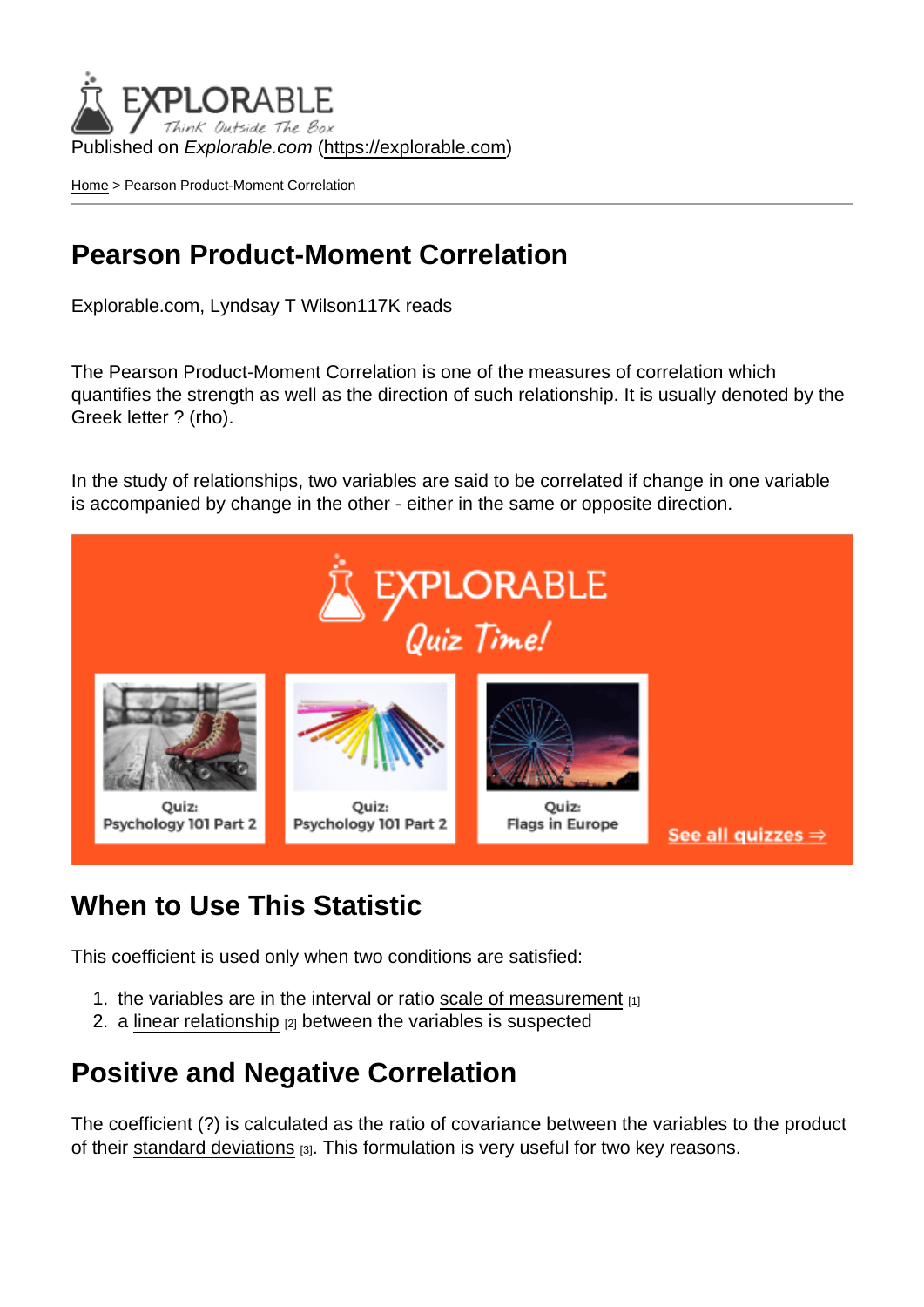First, it tells us the direction of relationship. Once the coefficient is computed, ? > 0 will indicate a positive relationship, ? < 0 will indicate negative relationship while ? = 0 indicates non existence of any relationship.

Second, it ensures (mathematically) that the numerical value of ? ranges from -1.0 to +1.0. This enables us to get an idea of the strength of relationship - or rather the strength of [linear relationship](https://explorable.com/linear-relationship)  $[2]$  between the variables. The closer the coefficient is to  $+1.0$  or  $-1.0$ , the greater the strength of the linear relationship.

As a rule of thumb, the following guidelines are often useful (though many experts would disagree somewhat on the choice of boundaries).

# Range of ?

| Value of ?                                | <b>Strength of relationship</b> |
|-------------------------------------------|---------------------------------|
| $-1.0$ to $-0.5$ or 1.0 to 0.5 Strong     |                                 |
| $-0.5$ to $-0.3$ or 0.3 to 0.5   Moderate |                                 |
| $\sim$ -0.3 to -0.1 or 0.1 to 0.3 Weak    |                                 |
| $-0.1$ to 0.1                             | None or very weak               |

## Properties of ?

This measure of correlation has interesting properties:

1.

It is independent of any units of measurement. For example, the ? value between the highest day temperature (in Centigrade) and rainfall per day (in mm) is not expressed either in terms of centigrade or mm. This is because it is not expressing a quantity, but a relationship between quantities.

2.

It is symmetric. This means that ? between X and Y is exactly the same as ? between Y and X.

3.

Pearson's correlation coefficient is independent of change in origin and scale. This means that ? between temperature (in Centigrade) and rainfall (in mm) would numerically be equal to ? between temperature (in Fahrenheit) and rainfall (in cm).

4.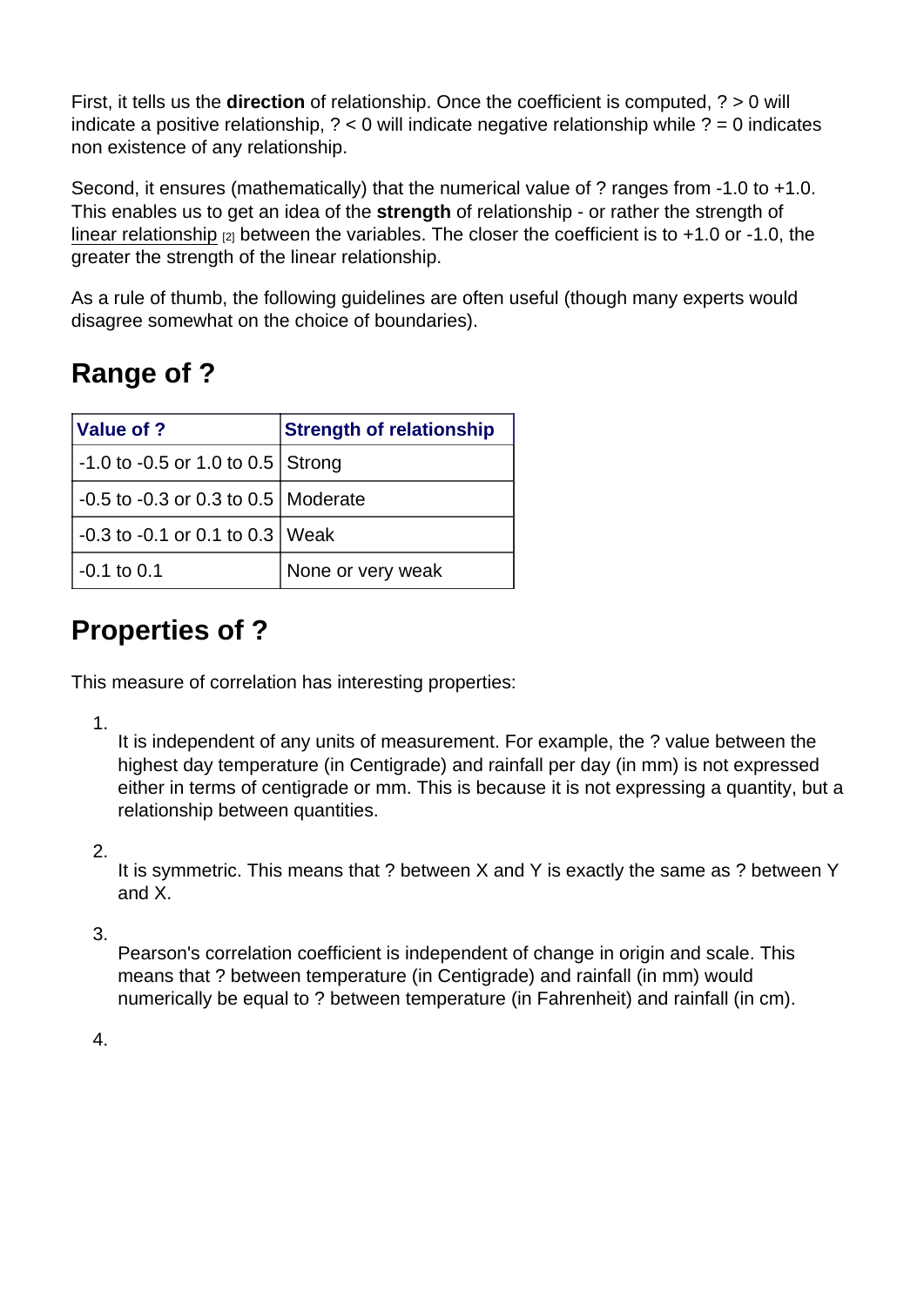If the variables are truly independent of each other, then one would obtain  $? = 0$ . However, the converse is not true. In other words  $? = 0$  does not imply that the variables are independent - it only indicates the non existence of a [non-linear relationship](https://explorable.com/non-linear-relationship) [4]. You may also arrive at this result in error if your variables are not in interval or ratio scale of measurement.

## Caveats and Warnings

While ? is a powerful tool, it is a much abused one and hence has to be handled carefully.

1.

People often forget or gloss over the fact that ? is a measure of linear relationship. Consequently a small value of ? is often interpreted to mean non existence of relationship when actually it only indicates non existence of a linear relationship or at best a very weak linear relationship.

Under such circumstances it is possible that a (possibly strong!) non linear relationship exists.

It's best to construct a scatter diagram to reveal any non linear relationships before firmly concluding the non existence of a relationship. If the scatter diagram points to a non linear relationship, an appropriate transformation can often attain linearity in which case ? can be recomputed.

2.

One has to be careful in interpreting the value of ?, specifically when it makes no obvious sense to connect the variables in the first place.

For example, one could compute ? between shoe size and intelligence, or height and income. Irrespective of the value of ?, such a correlation makes no sense and is hence termed chance or non-sense correlation.

3.

As with many related statistics, ? should not be used to make claims about a [cause and](https://explorable.com/cause-and-effect)  [effect relationship](https://explorable.com/cause-and-effect)  $[5]$ . Put differently, by examining the value of ?, we can only conclude that variables X and Y are related.

However the same value of ? does not tell us if X influences Y or the other way round - a fact that is of key importance in [regression analysis](https://explorable.com/linear-regression-analysis)  $[6]$ .

Source URL: https://explorable.com/pearson-product-moment-correlation